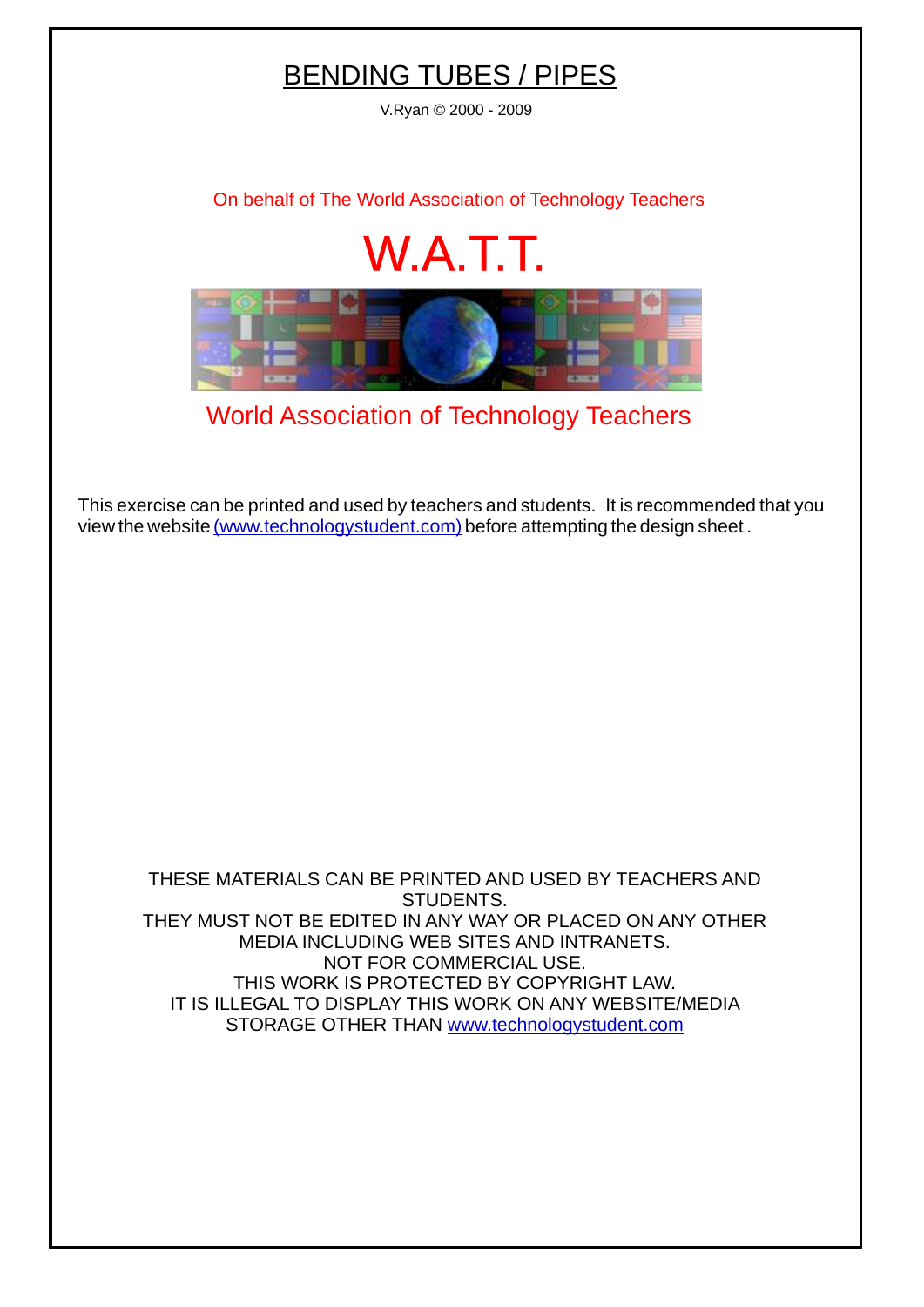## [V.Ryan © 2009 World Association of Technology Teachers](http://www.technologystudent.com) BENDING TUBES / PIPES

1. The diagram below shows a spring which is used to 'bend' a tube / pipe, to form a curve. What is likely to happen if a spring is not used?

| ---------------<br>◡ |  |
|----------------------|--|
| <b>SPRING</b>        |  |

2. If a sharp 90 degree angle is needed, a corner joint is used, as shown below.



Describe / explain the technique shown in the diagram above.



3. Acorner / curve can be formed in a pipe without the need for a spring or corner joint. This technique is shown opposite. Although it is not the most accurate way of forming a bend in a pipe, it usually works, reasonably well. Describe / explain the technique:

4. Copper pipes are used widely in the home and in most buildings. Describe an example of formed / shaped copper pipe work you have seen.